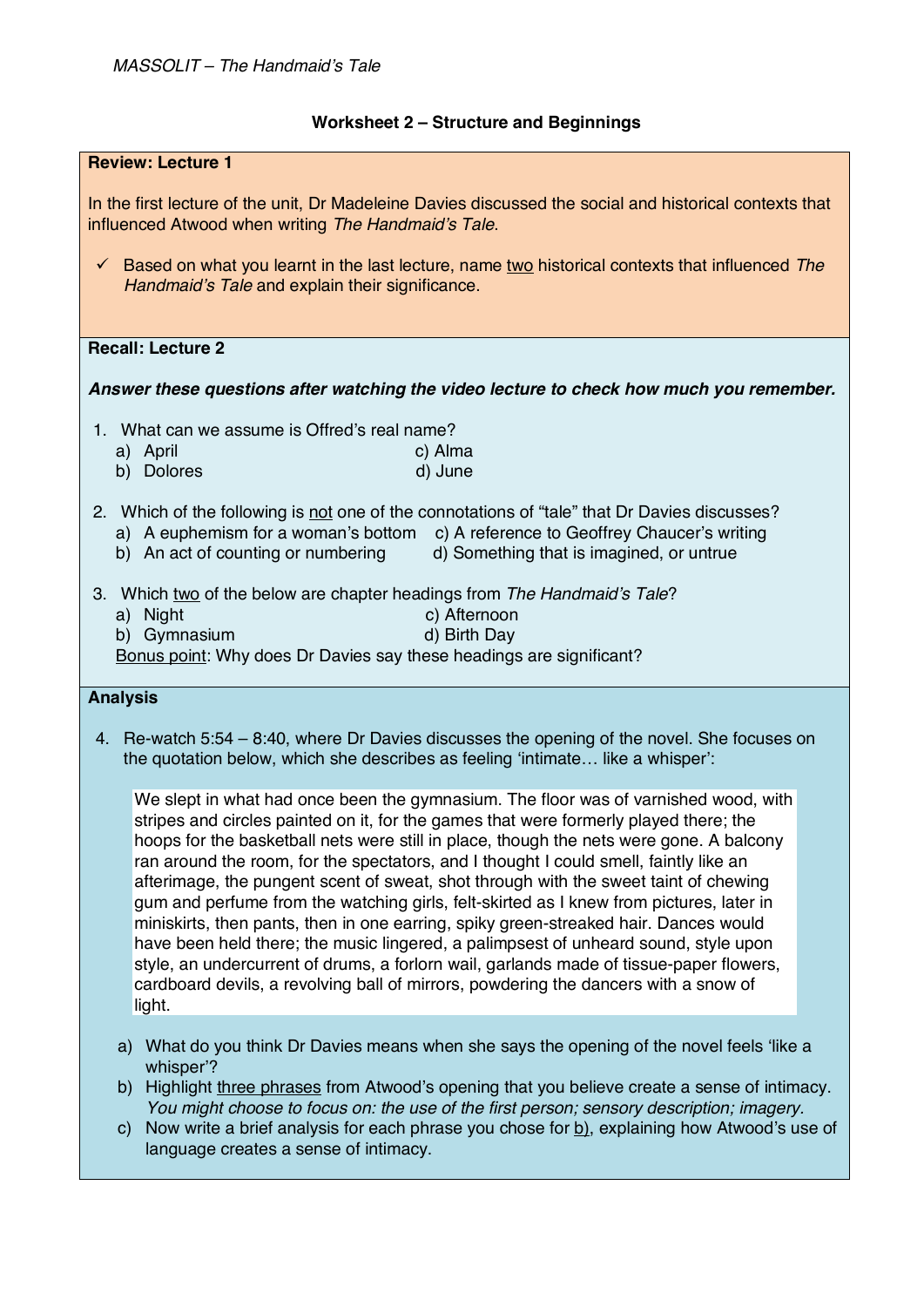- 5. a) In your own words, explain the meaning of Atwood's phrase 'a palimpsest of unheard sound'.
	- b) How might the novel as a whole be compared to a palimpsest? In your answer, you can refer to the image of a palimpsest below:



## **Evaluation**

- 6. Write an alternative opening paragraph to *The Handmaid's Tale,* describing the gymnasium from the perspective of either:
	- an Aunt, who patrols the gymnasium continually, wearing an electric cattle prod.
	- an Angel, who works as a guard outside and has been called into the gymnasium.
- 7. Reread your writing from *question 6*, or share it with a partner. Discuss the questions below to extend your thinking about the opening of the novel:
	- a) How does your description create a different atmosphere to Atwood's opening?
	- b) Why do you think Atwood chose to open the novel in the way she did?
	- c) How is it significant that the first word of the novel is the pronoun "we"?

## **Glossary**

- **Handmaid**  a female servant; (*more* broadly) someone or something that is subservient. *e.g. Editors should not be considered as the mere handmaids of writers.*
- **Archaic**  very old, or old-fashioned. *e.g. These days VHS players are considered an archaic piece of technology.*
- **Satirist**  someone who writes using humour, irony, exaggeration, or ridicule to expose and criticize people's stupidity or vices, particularly in the context of contemporary politics and other topical issues.
- **Palimpsest** a manuscript or piece of writing material on which later writing has been superimposed on effaced earlier writing.